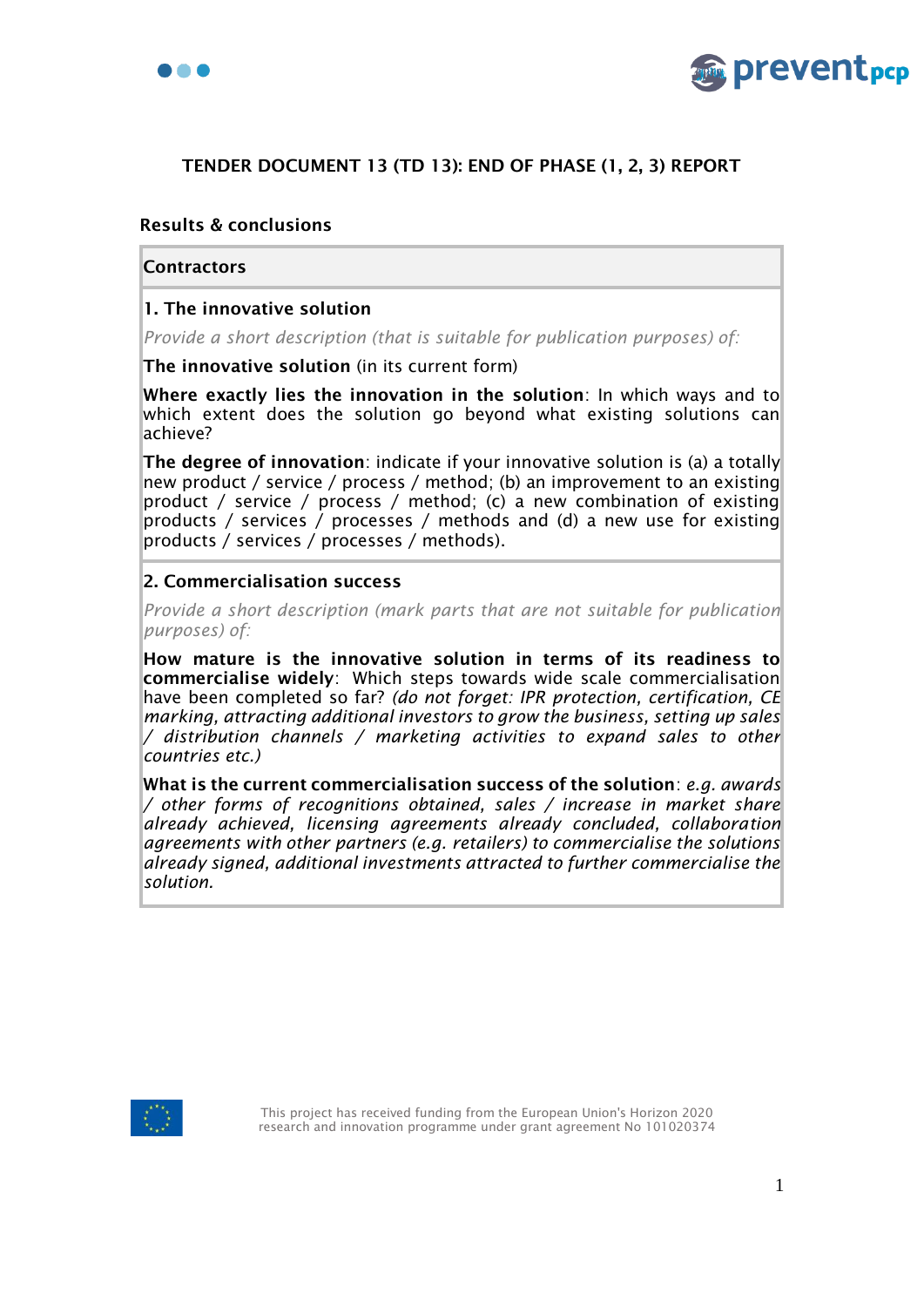



# 3. Other benefits obtained

*Provide a short description (mark parts that are not suitable for publication purposes) of any other benefits that you obtained from participating in the procurement, e.g.*

Getting easier access to (a new segment of) the public procurement market (e.g. did the procurement enable you to work with procurers/endusers that you were not working with beforehand?)

Growing your business across borders and/or to other markets *(e.g. private markets)* due to the first customer references provided by the procurement

Shortening the time-to-market for your innovation due to early customer/end-user feedback

Other benefits / lessons learnt: complete if applicable

## 4. Business growth

*Provide a short description (mark parts that are not suitable for publication purposes) of:*

How much has your business already grown during the procurement?

In terms of (a) personnel growth; (b) turnover growth; (c) growth in market share etc.

What are the prospects to grow your business via wider commercialisation of the solution:

- 1. How large is the potential market for your solution? is it a growing / steady / declining market?
- 2. By when can commercialisation start (now  $\frac{1}{10}$  in 3  $\frac{1}{10}$  in 5  $\frac{1}{10}$  more than 5 years)?
- 3. Is competition patchy (no major players) / established (but no comparable offering) / fierce?

Which future steps do you plan to take to further grow your business? *(e.g. attracting additional investors to grow your business, mergers / acquisitions / joint ventures / spin-offs / IPO, setting up sales / distribution channels / marketing activities, expanding to other countries etc.)*

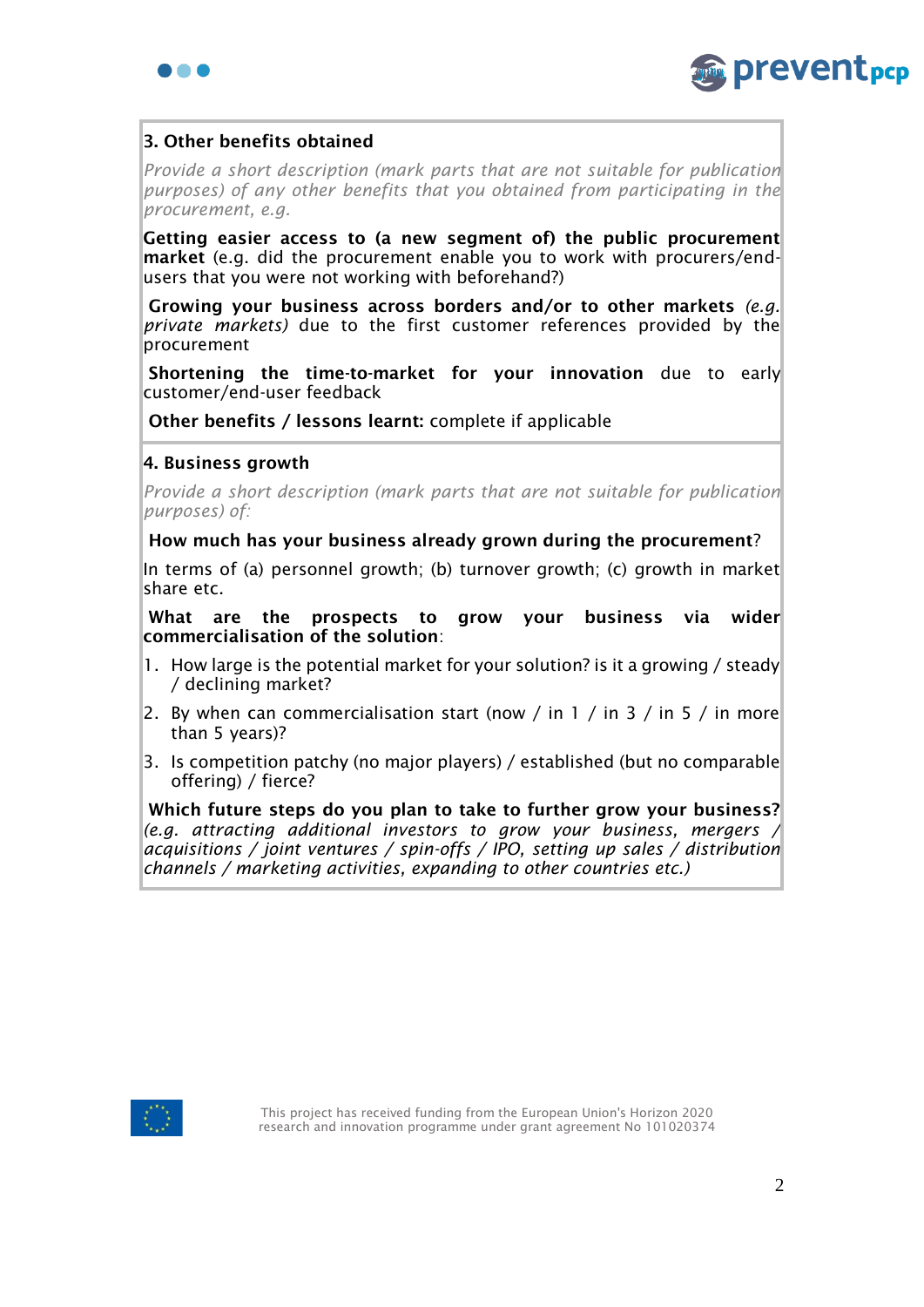



5. Final remarks *(not for publication purposes, to assess how further EU support could best help you)*

What are the remaining bottlenecks to commercialise your solution? (e.g. certification, legislation etc.)

What type(s) of assistance do you need to address those bottlenecks and grow your business / commercialise your solution more widely? (e.g. EU regulation on x, finding investors, IPR help etc.)

How important was the procurement for your business? (Would/could you have done it on your own?)



This project has received funding from the European Union's Horizon 2020 research and innovation programme under grant agreement No 101020374